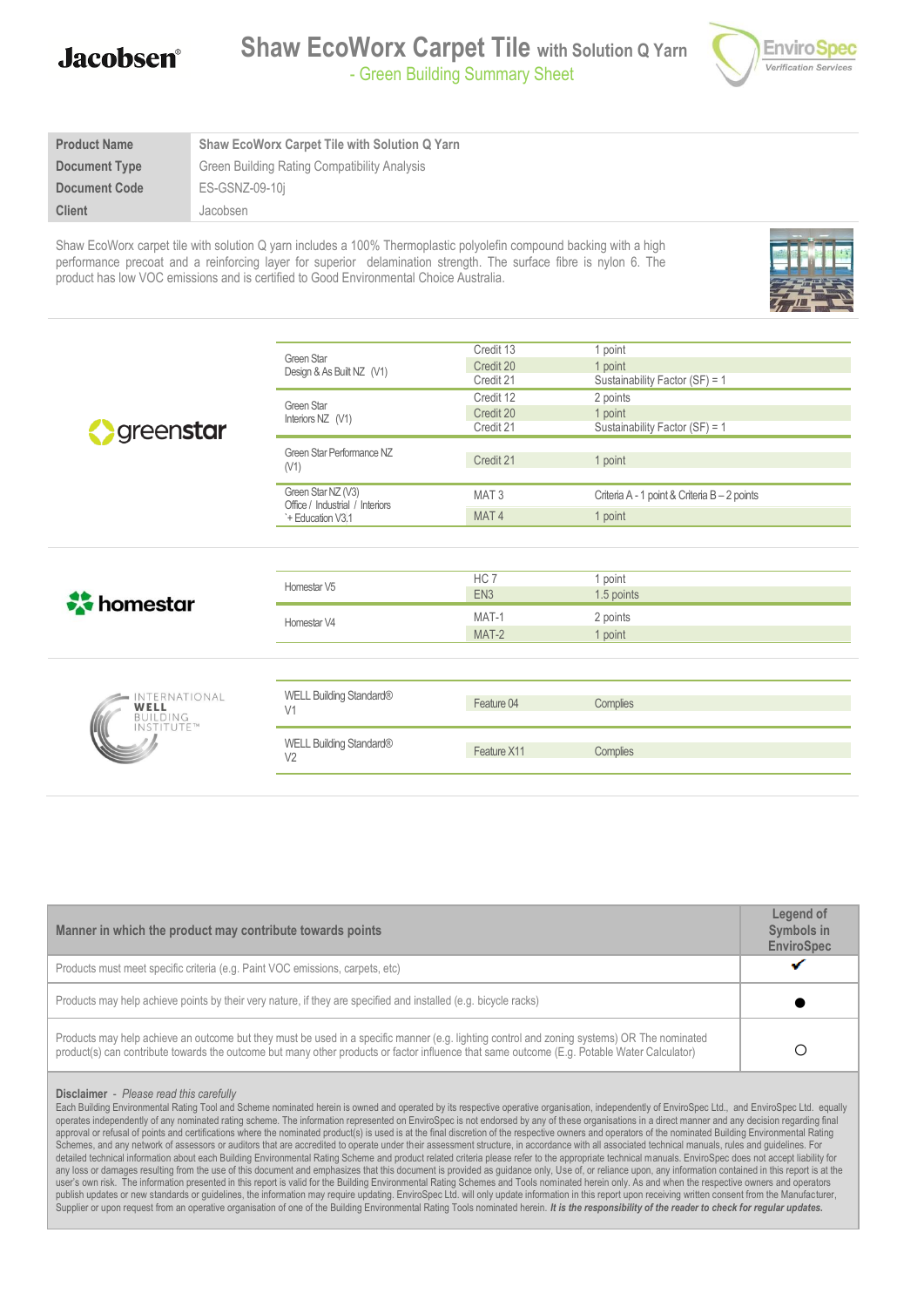### **Shaw EcoWorx Carpet Tile with Solution Q Yarn** - Green Building Summary Sheet



| <b>Rating Tool</b>                                | Credit /<br>category | <b>Points</b><br>available | <b>Requirements</b>                                                                                                                                                                                                                                                                                                                                                                                                                                                                                                                                                                                                                                                                                                                                                                                                                                                                                                                                                                                                                                                                                    | Contribution<br>symbol | Contribution<br><b>Potential</b>    | Details of compliance                                                                                                                                                                                                                                                                                |
|---------------------------------------------------|----------------------|----------------------------|--------------------------------------------------------------------------------------------------------------------------------------------------------------------------------------------------------------------------------------------------------------------------------------------------------------------------------------------------------------------------------------------------------------------------------------------------------------------------------------------------------------------------------------------------------------------------------------------------------------------------------------------------------------------------------------------------------------------------------------------------------------------------------------------------------------------------------------------------------------------------------------------------------------------------------------------------------------------------------------------------------------------------------------------------------------------------------------------------------|------------------------|-------------------------------------|------------------------------------------------------------------------------------------------------------------------------------------------------------------------------------------------------------------------------------------------------------------------------------------------------|
| <b>Green Star</b><br>Design & As Built NZ<br>(V1) | Credit 13            | $\overline{2}$             | This credit rewards the use of low VOC and low<br>formaldehyde interior products and finishes that safeguard<br>occupant health through the reduction in internal air<br>pollutant levels.<br>- 1 point is available where at least 95% of all internally<br>applied paints, adhesives, sealants and carpets meet<br>stipulated 'Total VOC Limits', or, where no paints,<br>adhesives, sealants or carpets are used in the building.<br>- 1 point is available where at least 95% of all engineered<br>wood products meet stipulated formaldehyde limits or no<br>new engineered wood products are used in the building.                                                                                                                                                                                                                                                                                                                                                                                                                                                                               |                        | 1 point                             | This product is classified as a low<br>emitting VOC product in<br>accordance with NZGBC<br>quidelines and therefore satisfies<br>the credit criteria for low VOC<br>emissions.<br>Note: achieving 1 point here is<br>dependent on the remaining<br>products in the category also<br>being compliant. |
|                                                   | Credit 20            | 3                          | This credit rewards projects that achieve a reduced<br>environmental impact in the sourcing of steel, timber and<br>PVC.<br>Steel - 1 point is available where 95% of the building's steel<br>(by mass) is sourced from a Responsible Steel Maker<br>(manufacturer); and<br>For steel framed buildings - at least 60% of the fabricated<br>structural steelwork is supplied by a responsible steel<br>fabricator/steel contractor.<br>For concrete framed buildings - at least 60% (by mass) of<br>all reinforcing bar and mesh is produced using energy-<br>reducing processed in its manufacture holds Environmental<br>Choice EC-41-15 certification.<br>Timber - 1 point is available where at least 95% (by cost) of<br>all timber used in the building and construction works is<br>either certified by a recognised forest certification scheme,<br>or is from a reused source.<br>PVC - 1 point is available where 90% (by cost) of all<br>permanent formwork, pipes, flooring, blinds and cables in a<br>project are either PVC free, or meet the GBCA's Best<br>Practice Guidelines for PVC. |                        | 1 point                             | This flooring product is PVC free,<br>which may help contribute up to 1<br>point provided the user also<br>specifies other relevant items to<br>ensure > 90% of products by cost<br>comply.                                                                                                          |
|                                                   | Credit 21            | 3                          | This credit rewards the selection of products that meet<br>transparency and sustainability requirements. Points are<br>awarded based on the Project Sustainability Value (PSV*)<br>and comparing it with the Project Contract Value (PCV).<br>Benchmarks are:<br>- 1 point is awarded if PSV > 3% of PCV<br>- 1 point is awarded if PSV > 6% of PCV<br>- 1 point is awarded if PSV > 9% of PCV<br>The Project Sustainability Value is the sum of all the<br>compliant product's "Product Sustainability Value" (PSV).<br>The PSV = Sustainability Factor x cost of product                                                                                                                                                                                                                                                                                                                                                                                                                                                                                                                             |                        | Sustainability<br>Factor $(SF) = 1$ | This flooring product holds a level<br>A approved eco-label, therefore<br>the Product Sustainability Value<br>(PSV) can be calculated as :<br>'Product Cost x 1".                                                                                                                                    |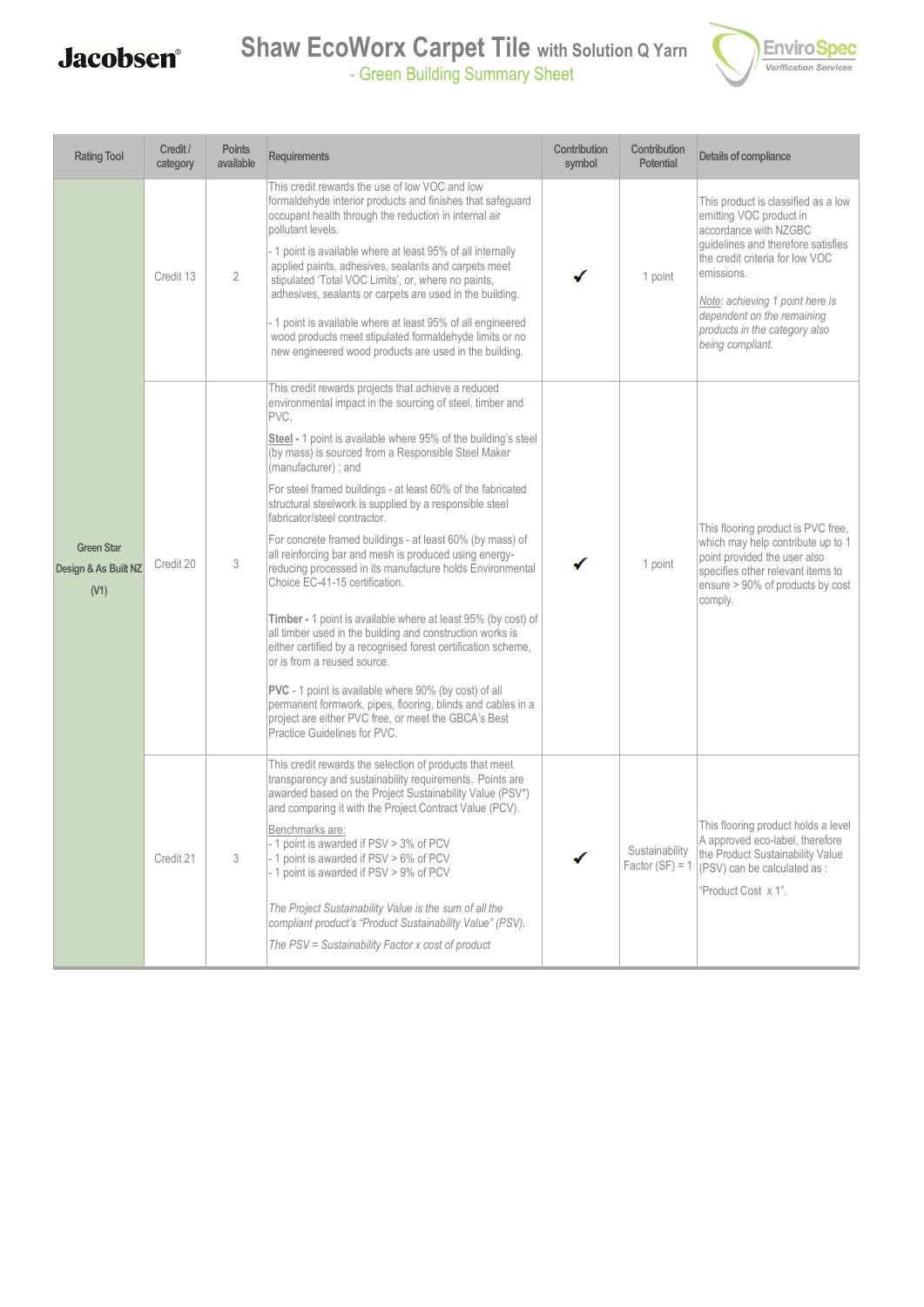### **Shaw EcoWorx Carpet Tile with Solution Q Yarn** - Green Building Summary Sheet



| <b>Rating Tool</b>                               | Credit /<br>category | <b>Points</b><br>available | <b>Requirements</b>                                                                                                                                                                                                                                                                                                                                                                                                                                                                                                                                                                                                                                                                                                                                                                                                                                                                                                                                                                                                                                                                                                                                                                                                                            | Contribution<br>symbol | Contribution<br><b>Potential</b>    | Details of compliance                                                                                                                                                                                                                                                                                                                                |
|--------------------------------------------------|----------------------|----------------------------|------------------------------------------------------------------------------------------------------------------------------------------------------------------------------------------------------------------------------------------------------------------------------------------------------------------------------------------------------------------------------------------------------------------------------------------------------------------------------------------------------------------------------------------------------------------------------------------------------------------------------------------------------------------------------------------------------------------------------------------------------------------------------------------------------------------------------------------------------------------------------------------------------------------------------------------------------------------------------------------------------------------------------------------------------------------------------------------------------------------------------------------------------------------------------------------------------------------------------------------------|------------------------|-------------------------------------|------------------------------------------------------------------------------------------------------------------------------------------------------------------------------------------------------------------------------------------------------------------------------------------------------------------------------------------------------|
| <b>Green Star</b><br><b>Interiors NZ</b><br>(V1) | Credit 12            | 6                          | This credit rewards the use of plants, as well as low VOC<br>and low formaldehyde interior products and finishes that<br>safeguard occupant health through the reduction in internal<br>air pollutant levels.<br>2 points are available where at least 95% of all internally<br>applied paints, adhesives, sealants and carpets meet<br>stipulated 'Total VOC Limits', or, where no paints,<br>adhesives, sealants or carpets are used in the building.<br>2 points are available where at least 95% of all engineered<br>wood products meet stipulated formaldehyde limits or no<br>new engineered wood products are used in the building.<br>- 2 points are available where indoor plants are distributed<br>across the nominated area and are regularly maintained.                                                                                                                                                                                                                                                                                                                                                                                                                                                                         |                        | 2 points                            | This product is classified as a low<br>emitting VOC product in<br>accordance with NZGBC<br>quidelines and therefore satisfies<br>the credit criteria for low VOC<br>emissions.<br>Note: achieving 2 points here is<br>dependent on the remaining<br>products in the category also<br>being compliant.                                                |
|                                                  | Credit 20            | $\overline{2}$             | This credit rewards projects that achieve a reduced<br>environmental impact in the sourcing of timber and PVC.<br>Timber - 1 point is available where at least 95% (by cost) of<br>all timber used in the building and construction works is<br>either certified by a recognised forest certification scheme,<br>or is from a reused source.<br><b>PVC</b> - 1 point is available where 90% (by cost) of all<br>permanent formwork, pipes, flooring, blinds and cables in a<br>project are either PVC free, or meet the GBCA's Best<br>Practice Guidelines for PVC.                                                                                                                                                                                                                                                                                                                                                                                                                                                                                                                                                                                                                                                                            |                        | 1 point                             | This flooring product is PVC free.<br>which may help contribute up to 1<br>point provided the user also<br>specifies other relevant items to<br>ensure > 90% of products by cost<br>comply.                                                                                                                                                          |
|                                                  | Credit 21            | 19                         | This credit rewards the selection of products that meet<br>transparency and sustainability requirements. Points are<br>awarded based on the Project Sustainability Value (PSV*)<br>and comparing it with the Total Materials Cost (TMC).<br>Benchmarks are:<br>- 3.8 points are awarded if PSV > 20% of TMC<br>- 7.2 points are awarded if PSV > 40% of TMC<br>- 11.4 points are awarded if PSV > 60% of TMC<br>- 15.2 points are awarded if PSV > 80% of TMC<br>- 19 points are awarded if PSV = 100% of TMC<br>The Project Sustainability Value is the sum of all the<br>compliant product's "Product Sustainability Value" (PSV).<br>The PSV = Sustainability Factor x cost of product                                                                                                                                                                                                                                                                                                                                                                                                                                                                                                                                                      |                        | Sustainability<br>Factor $(SF) = 1$ | This flooring product holds a level<br>A approved eco-label, therefore<br>the Product Sustainability Value<br>(PSV) can be calculated as :<br>'Product Cost x 1".                                                                                                                                                                                    |
| <b>Green Star</b><br>Performance NZ<br>(V1)      | Credit 21            | 3                          | This credit rewards the measurement and reduction of the<br>environmental impacts of materials in building operations,<br>maintenance and upgrades.<br>Benchmarks are:<br>- 1 point is awarded for developing a sustainable<br>procurement framework<br>- 1 point is awarded where the top 3 consumable materials<br>are purchased in accordance with the procurement<br>framework<br>- 1 point is awarded where refurbishment and maintenance<br>materials are purchased in accordance with the<br>procurement framework.<br>Refurbishment materials - This includes at a minimum :<br>- Paints adhesives, sealants and carpets (to comply with<br>Green Star V3 "Low emitting materials"),<br>Concrete (to comply with Green Star V3 "Concrete and<br>Aggregate"),<br>Steel (to comply with Green Star V3 "Steel").<br>* Note: This credit can, if desired, be extended to include<br>doors, wall finishes and paneling, wall and roof insulation,<br>carpet, floor tiles, ceiling tiles, light fixtures and any other<br>building component owned by the building owner (e.g. roof<br>replacement, built in furniture and joinery, etc)<br>This only applies if the refurbishment work is $>$ \$5/m2,<br>otherwise the credit is deemed N/A |                        | 1 point                             | This product is classified as a low<br>emitting VOC product in<br>accordance with NZGBC<br>quidelines and therefore satisfies<br>the credit criteria for low VOC<br>emissions. It also carries a level<br>A approved ecolabel.<br>Note: achieving 1 point here is<br>dependent on the remaining<br>products in the category also<br>being compliant. |